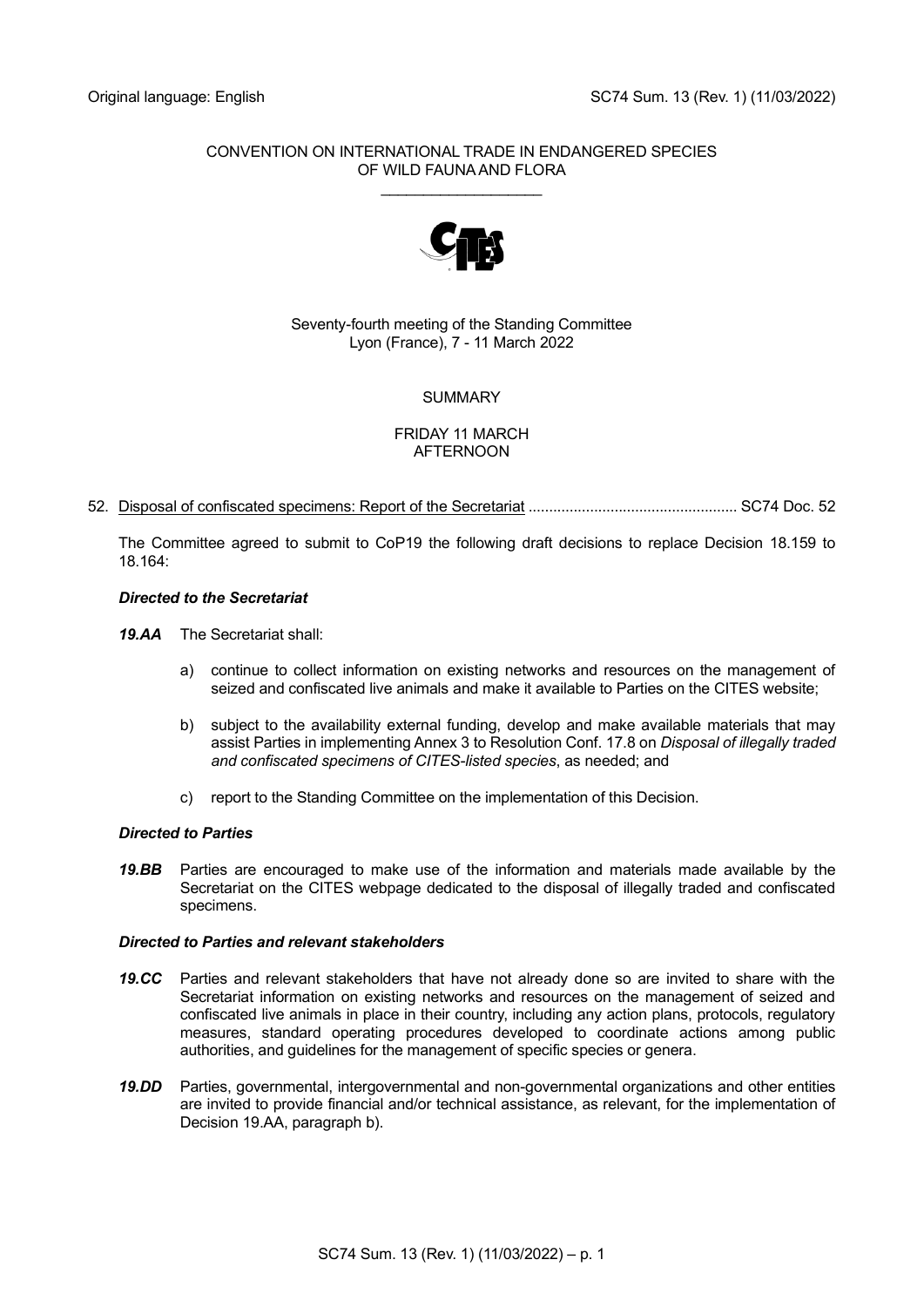### *Directed to the Standing Committee*

19.EE The Standing Committee shall consider the report submitted by the Secretariat under Decision 19.AA and make recommendations, as appropriate.

The Committee invited Parties with additional draft decisions to submit those to CoP19.

53. Quotas for leopard (*Panthera pardus*) hunting trophies: Report of the Animals Committee ................................................................................................ SC74 Doc. 53

The Committee agreed to propose to CoP19 to amend paragraph 1 a) of Resolution Conf. 10.14 (Rev. CoP16) on *Quotas for leopard hunting trophies and skins for personal use* by changing the quota indicated for Ethiopia from "500" to "20".

The Committee agreed to propose to CoP19 draft amendments to Resolution Conf. 10.14 (Rev. CoP16) so as to remove quotas for Kenya and Malawi from this Resolution.

81. Annotations: Report of the working group ................................................................................... SC74 Doc. 81

The Committee agreed to propose to CoP19 the following amendments:

- a) amendments to paragraph 5 of the Interpretation Section of the Appendices, to the parenthetical annotation to Appendix I Orchidaceae, to Annotation #1, to Annotation #4 and to Annotation #14,
	- 5. As none of the species or higher taxa of FLORA included in Appendix I is annotated to the effect that its hybrids shall be treated in accordance with the provisions of Article III of the Convention, this means that artificially propagated hybrids produced from one or more of these species or taxa may be traded with a certificate of artificial propagation, and that seeds and pollen (including pollinia), cut flowers, seedling or tissue cultures obtained *in vitro*, in solid or liquid media, transported in sterile containers of these hybrids are not subject to the provisions of the Convention.
	- **ORCHIDACEAE**

Orchids (For all of the following Appendix-I species, seedling or tissue cultures obtained *in vitro*, in solid or liquid media, and transported in sterile containers are not subject to the provisions of the Convention only if the specimens meet the definition of 'artificially propagated' agreed by the Conference of the Parties.

- #1 All parts and derivatives, except:
	- a) seeds, spores and pollen (including pollinia);
	- b) seedling or tissue cultures obtained *in vitro*, in solid or liquid media, transported in sterile containers;
	- c) cut flowers of artificially propagated plants; and
	- d) fruits, and parts and derivatives thereof, of artificially propagated plants of the genus *Vanilla*.
- #4 All parts and derivatives, except:
	- a) seeds (including seedpods of Orchidaceae), spores and pollen (including pollinia). The exemption does not apply to seeds from Cactaceae spp. exported from Mexico, and to seeds from *Beccariophoenix madagascariensis* and *Dypsis decaryi* exported from Madagascar;
	- b) seedling or tissue cultures obtained *in vitro*, in solid or liquid media, transported in sterile containers;
	- c) cut flowers of artificially propagated plants;
	- d) fruits, and parts and derivatives thereof, of naturalized or artificially propagated plants of the genus Vanilla (Orchidaceae) and of the family Cactaceae;
	- e) stems, flowers, and parts and derivatives thereof, of naturalized or artificially propagated plants of the genera *Opuntia* subgenus *Opuntia* and *Selenicereus* (Cactaceae); and

f) finished products of *Aloe ferox* and *Euphorbia antisyphilitica* packaged and ready for retail trade.

### #14 All parts and derivatives except:

- a) seeds and pollen;
- b) seedling or tissue cultures obtained *in vitro*, in solid or liquid media, transported in sterile containers;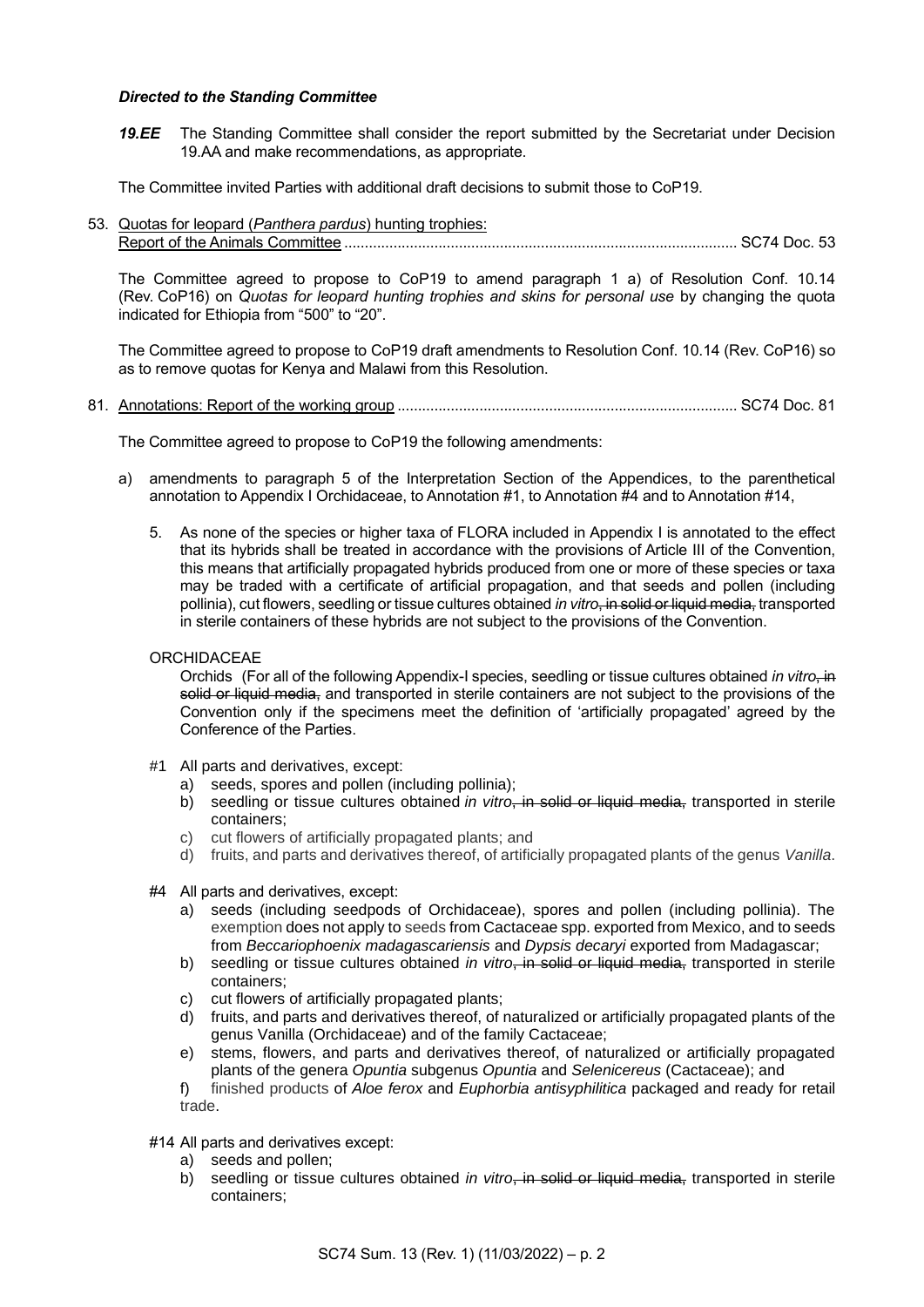- c) fruits;
- d) leaves;
- e) exhausted agarwood powder, including compressed powder in all shapes; and
- f) finished products packaged and ready for retail trade, this exemption does not apply to wood chips, beads, prayer beads and carvings.
- b) amendments to annotation #14:
	- *f) finished products packaged and ready for retail trade,; this exemption does not apply to wood chips, beads, prayer beads and carvings.*
	- *f) les produits finis conditionnés et prêts pour la vente au détail; cette dérogation ne s'applique pas aux copeaux en de bois, aux perles, aux grains de chapelets et aux gravures.*
- c) amendments to paragraph 7 of the Interpretation Section of the Appendices:
	- 7. When a species is included in Appendices I, II or III, the whole, live or dead, animal or plant is always included. In addition, all parts and derivatives thereof are also included in the same Appendix unless, for animal species listed in Appendix III and plant species listed in Appendix II or III, all parts and derivatives of the species are also included in the same Appendix unless the species is annotated with the symbol # followed by a number to indicate that only specific parts and derivatives are included. The symbol # followed by a number placed against the name of a species or higher taxon included in Appendix II or III refers to a footnote that indicates the parts or derivatives of animals or plants that are designated as 'specimens' subject to the provisions of the Convention in accordance with Article I, paragraph (b), subparagraph (ii) or (iii).
- d) amendments to the definitions of Ten (10) kg per shipment and of transformed wood in paragraph 8 of the Interpretation Section of the Appendices:

### Ten (10) kg per shipment

*For the term "10 kg per shipment", the 10 kg limit should be interpreted as referring to the weight of wood of the individual portions of each item in the shipment made of wood of the species concerned each individual annotated species of genus* Dalbergia *or* Guibourtia *present in the items in the shipment. In other words, t The 10 kg limit is to be assessed only against the individual weights of the individual portions of wood of Dalbergia/Guibourtia each individual annotated species contained in each item of the shipment, and not against rather than against the total weight of the shipment. The total weights present of each individual annotated species are considered individually to determine whether a CITES permit or certificate is required for each individual annotated species, and weights of different individual annotated species are not added together for this purpose.*

#### Transformed wood

*Defined by Harmonized System code 44.09: Wood (including strips, friezes for parquet flooring, not assembled), continuously shaped (tongued, grooved, rebated, champhered, vV-jointed, beaded, moulded, rounded or the like) along any of its edges, ends or faces, whether or not planed, sanded or end-jointed.*

The Committee noted the advice provided by the working group in paragraphs 7 through 9 on exceptions for seedling or tissue cultures obtained *in vitro* transported in sterile containers and on the proposed addition of a new paragraph g) on retail trade of cosmetics to Annotation #4 by the Management Authority of Switzerland and Liechtenstein and in paragraph 19 on inclusion of the definitions of logs, sawn wood, veneer sheets, and plywood currently located in paragraph 1 c) of Resolution Conf. 10.13 (Rev. CoP18) on *Implementation of the Convention for tree species* in paragraph 8 of the Interpretation Section of the Appendices.

The Committee requested the Secretariat, in consultation with the Standing Committee Chair, to revise Decision 16.162 (Rev. CoP18) deleting those directives that have been accomplished, and to submit a revised Decision to CoP19, proposing its adoption by the Conference of the Parties.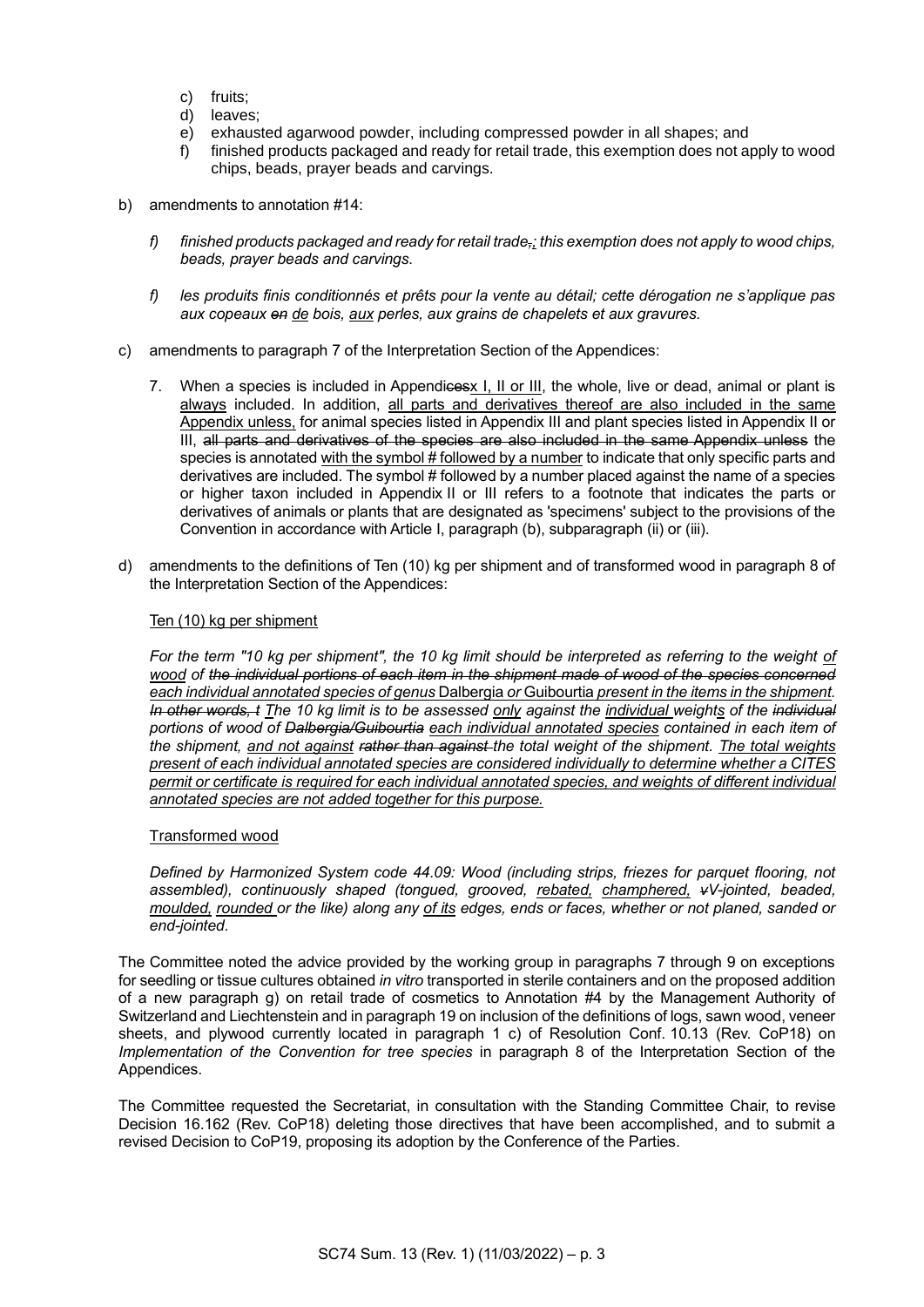82. Mechanisms and information system for the review of existing and proposed annotations: Report of the Secretariat................................................ SC74 Doc. 82

The Committee invited the Secretariat to take note of the concerns and comments expressed by Belgium, Switzerland and the North American region about the annotations review mechanism and the use of HS codes.

The Committee agreed to submit to CoP19 the following draft decisions:

#### *Directed to the Standing Committee*

*18.317 (Rev. CoP19) The Standing Committee shall explore the feasibility and requirements for developing an information system for the purpose of processing trade data associated with transactions in specimens of CITES-listed tree species authorized under the provisions of the Convention and submit any relevant recommendations to the 20th meeting of the Conference of the Parties.*

#### *Directed to the Secretariat*

*19.AA Subject to external funding, the Secretariat shall commission a study exploring the feasibility and requirements for developing an information system as proposed and provide its findings and recommendations to the Standing Committee.*

The Committee invited the Standing Committee Chair, in consultation with the Secretariat, to submit to CoP19 two draft decisions: one directing the Secretariat to prepare a proposal for an informal mechanism to provide advice on annotations and another directing the Standing Committee to evaluate the proposal by the Secretariat and to make recommendations to CoP20.

83. Annotation #15: Report of the Secretariat ................................................................................... SC74 Doc. 83

The Committee agree to propose to CoP19 the renewal of Decisions 18.321 and 18.322 on *Annotation #15* as follows:

### *18.321 (Rev. CoP19) Directed to the Secretariat*

The Secretariat shall:

- a) subject to available resources, undertake a study to assess the effect on *Dalbergia/Guibourtia* species in international trade of the exemptions contained in annotation #15 for finished musical instruments, parts and accessories, and the conservation implications thereof;
- b) bring any scientific or technical issues to the attention of the Plants Committee and seek its advice; and
- c) report the results of its evaluation along with its recommendations to the Standing Committee.

### *18.322 (Rev. CoP19) Directed to the Standing Committee*

The Standing Committee shall in the context of its work on annotations under the relevant Decisions, consider any report by the Secretariat in accordance with Decision 18.321 (Rev. CoP19), undertake additional evaluation if necessary and report to the 49th 20th meeting of the Conference of the Parties. If warranted, the Standing Committee may work with relevant Parties in preparing an amendment proposal for the 49th 20th meeting of the Conference of the Parties.

54. Implications of the transfer of a species from one Appendix to another..................................... SC74 Doc. 54

The Committee agreed to propose to CoP19 the renewal of Decision 18.151 as follows: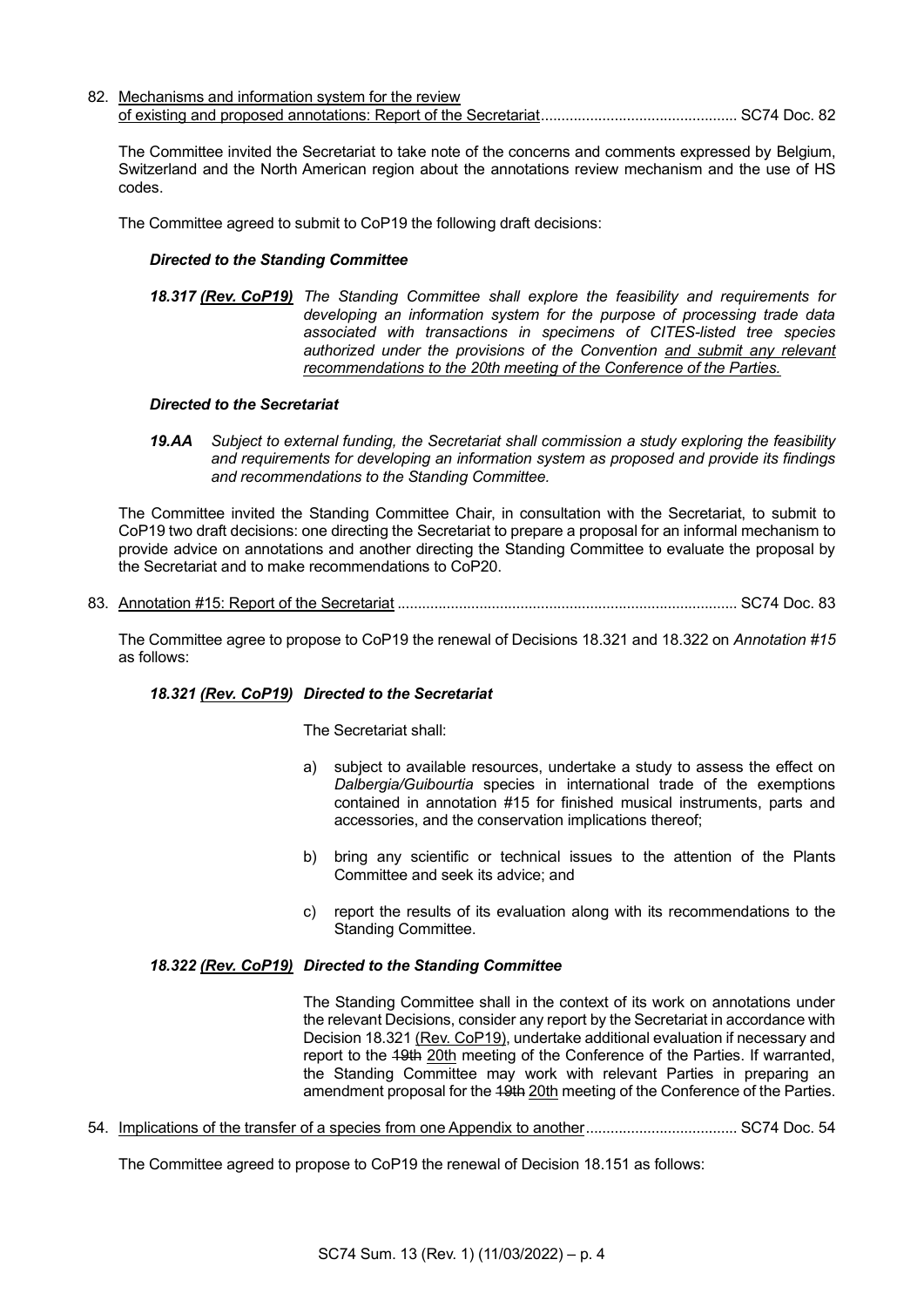## *18.151 (Rev. CoP19) Directed to the Standing Committee*

The Standing Committee shall, with the assistance of the Secretariat, consider whether further guidance related to the period of transition, including the period between the adoption of a proposal to transfer a species from one Appendix to another and the entry into force of the new listing, should be developed and, if so, present amendments to an existing Resolution or a new draft resolution to the 19th 20th meeting of the Conference of the Parties. In this context, the Standing Committee shall consider, in consultation with the Plants Committee, as appropriate, whether special recommendations should apply in the case of a transfer of a tree species with Annotation #5 or other annotated plant species.

85. Guidance for the publication of the Appendices: Report of the Secretariat .............................................................................................................. SC74 Doc. 85

The Committee invited the Secretariat to take into account the comments made by Canada, China, Israel and Poland as it finalizes the draft *Guidance for the publication of the Appendices* in the Annex to document SC74 Doc. 85 before its publication on the CITES website.

The Committee agreed to propose to CoP19 that the following sub-paragraph 4 f) be inserted in Resolution Conf. 4.6 (Rev. CoP18) on *Submission of draft resolutions and other documents for meetings of the Conference of the Parties*:

f) to take account of the *Guidance for the publication of the Appendices*, as may be amended in consultation with the Standing Committee, when revising the Appendices after a meeting of the Conference of the Parties

The Committee noted the issues outlined in document SC74 Doc. 85, *inter alia* the possibility of harmonizing references to "zero quotas" in the Appendices and of including higher taxa listings in accordance with Annex 3 to Resolution Conf. 9.24 (Rev. CoP17) on *Criteria for amendment of Appendices I and II*, and invited the Secretariat to examine how best these issues could be advanced in draft decisions proposed for submission to CoP19.

- 19. Language strategy for the Convention........................................................................... SC74 Doc. 19 (Rev. 1)
	- a) The Committee requested the Secretariat to conduct a survey on how other biodiversity Multilateral Environmental Agreements and natural resources management bodies are handling language services for their working languages and for their non-working languages, including those that do not have any language strategies.
	- b) The Committee requested the Secretariat to present new options including those outlined in document SC74 Doc. 19, and including those developed through information received by the Secretariat in its survey pursuant to paragraph a) and discussions from the Finance and Budget Subcommittee at SC74 for further review at the 19th meeting of the Conference of the Parties.
	- c) The Committee noted the views expressed about the different options for a language strategy expressed by Australia, Belgium (on behalf of the European Union and its Member States), Canada, China, Israel, Japan, Kuwait, Oman, Peru, Senegal, Somalia, the United Kingdom of Great Britain and Northern Ireland, and Uzbekistan.

### Report of the Finance and Budget Subcommittee

The Committee agreed the recommendations in document SC74 Com. 4 as follows:

7. Financial matters................................................................................................................ SC74 Doc. 7

The Committee:

- a) approved the reports on the costed programme of work for the full years 2019 and 2020, and for the period up to 30 September 2021;
- b) noted the projected savings for the core Trust Fund (CTL) for the year 2021;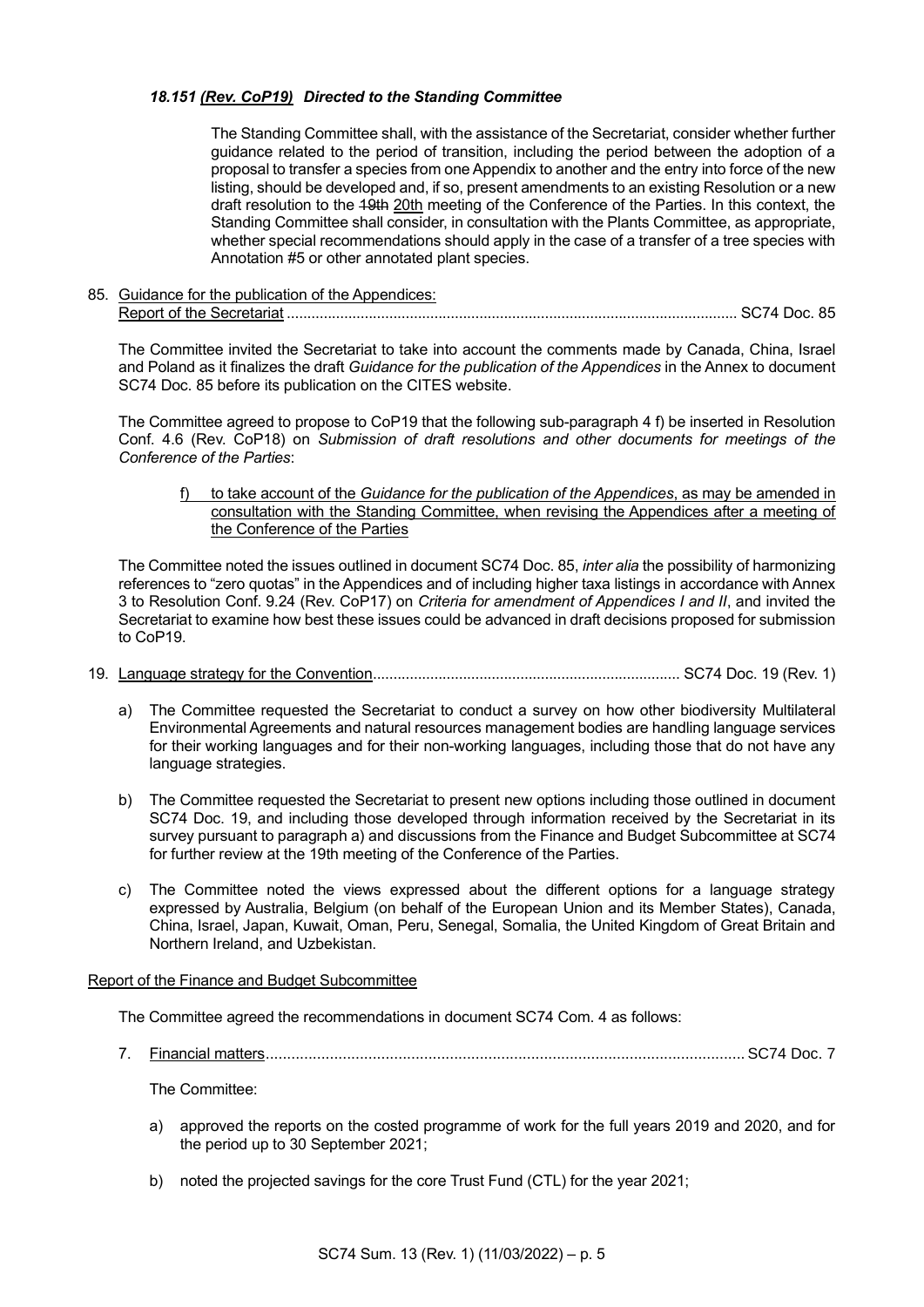c) approved the transfer of resources from the expected savings from 2021 under the meeting related components in the amount of USD 336,600 to cover the cost of the organization for the governing bodies meetings during 2022, on a one-time exceptional basis;

d) invited the Conference of the Parties to further review the participation charges for all observer organizations other than the UN and its specialized agencies at meeting of the governing bodies of the Convention and make determination on the use of those collected charges; and

- e) noted the other information provided in the report.
- 8. Report on proposed budget scenarios for 2023-2025 ........................................................ SC74 Doc. 8

The Committee noted the report and requested the Secretariat to take into account feedback received and outcomes from the 74th meeting of the Standing Committee in preparation of the proposed budget scenarios for the 19th meeting of the Conference of the Parties.

### 10. Administrative matters

10.1 Administrative matters including host country arrangements for the Secretariat: Report of the Secretariat ..................................................... SC74 Doc. 10.1

The Committee:

- a) appreciated the continued contribution by the host country of the Secretariat;
- b) noted the document by the United Nations Environment Programme (UNEP) on the allocation and utilization of programme support cost;
- c) noted of the evaluation of central administrative costs following the adoption of Umoja, in particular, the classification into core (indirect) and common (direct) administrative costs, to be interpreted and applied in the new context;
- d) noted the outstanding bills due to the UN Office at Geneva (UNOG) for administrative services provided, and request the UNEP Executive Director to authorize the utilization by CITES of the unspent programme support fund balance at the closure of financial year 2021, to settle the outstanding bills amounting to US\$ 232,309, notwithstanding UNEP's current policy that restricts carrying forward positive balances at closure of UNEP biennial financial period;
- e) requested that UNEP provide in its report to the 75th meeting of the Standing Committee and 19th meeting of the Conference of the Parties any update to UNEP's current policy that restricts carrying forward positive balances at closure of biennial financial period to the detriment of Multilateral Environment Agreements;
- f) deferred to CoP19 the question of whether to consider possible supplementary funding sources for future administrative costs when Programme Support Cost is inadequate; and
- g) welcomed the audit by the Office of Internal Oversight services (OIOS) conducted in 2021 and requested the Secretariat to provide update on implementation of recommendations at the 19th meeting of the Conference of the Parties.

### and

10.2 Administrative hosting models for the Secretariat: Report of the Finance and Budget Subcommittee................................................. *No document*

The Committee agreed to keep this item under further review.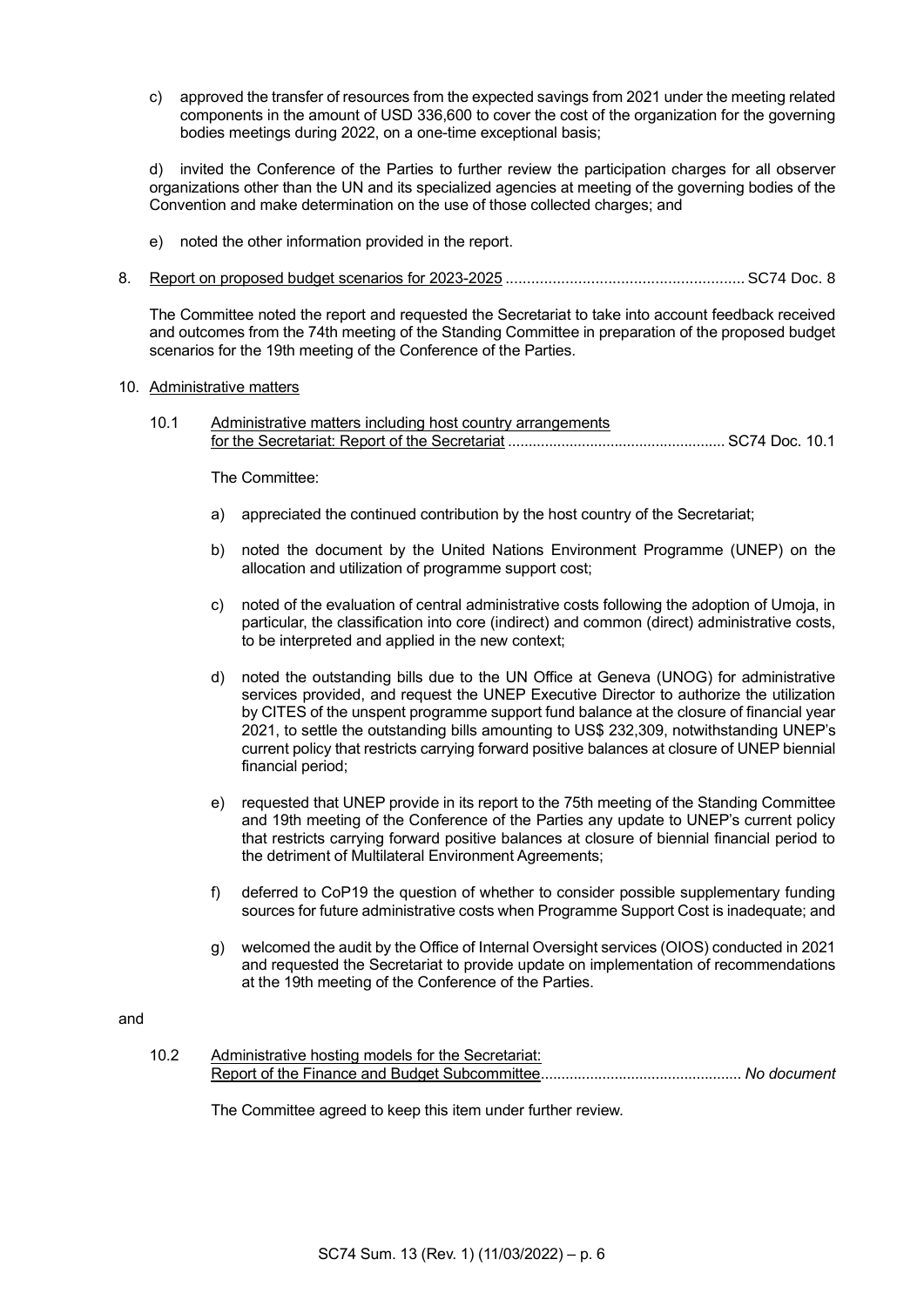| 69. CITES Big Cats Task Force (Felidae spp.): |                       |  |
|-----------------------------------------------|-----------------------|--|
| Report of the Secretariat                     | SC74 Doc. 69 (Rev. 1' |  |

The Committee agreed with the revised terms of reference and *modus operandi* for the CITES Big Cats Task Force presented in document SC74 Com. 1 as follows:

## TERMS OF REFERENCE

### Task Force activities

- 1. The Task Force will:
	- a) discuss enforcement and implementation challenges and similarities between illegal trade in different species of big cats, including by considering national and regional wildlife enforcement efforts related to big cats and lessons that could be learnt from them, or by identifying gaps that may exist, as appropriate;
	- b) identify opportunities to address illegal trade in big cat specimens, taking into consideration species-specific trade dynamics<sup>1</sup> , and prioritize actions to better address this illegal trade;
	- c) share information about the nature and scale of the illegal trade in specimens of CITES listed big cats and associated illegal trade routes, and identify knowledge gaps;
	- d) provide a platform for the exchange of intelligence and other information relating to illegal trade in big cats, and identify mechanisms to do so on a regular basis;
	- e) share information about techniques (including the use of forensic methods), tools and processes for identifying big cat specimens in trade, consider developing new and harmonizing existing approaches for better roll out and use of these techniques and tools across Parties, and identify needs and knowledge gaps;
	- f) consider in its deliberations the findings of available verified and validated studies, such as those conducted in accordance with [Decision 18.246, paragraph](https://cites.org/eng/taxonomy/term/42091) a) on *African lions (*Panthera leo*) and the CITES Big Cats Task Force*, and Decision 18.251 on *Jaguars (*Panthera onca*)*, as well as previous CITES studies on Asian big cats, cheetahs and lions, and the [2020 World Wildlife Crime](https://www.unodc.org/documents/data-and-analysis/wildlife/2020/World_Wildlife_Report_2020_9July.pdf)  [Report.](https://www.unodc.org/documents/data-and-analysis/wildlife/2020/World_Wildlife_Report_2020_9July.pdf)
	- g) identify, consider and propose best practices to prevent and detect attempts to launder illegal specimens through legal trade, including trade originating from captive-bred sources;
	- h) discuss demand for <u>live big cats</u>, big cat parts and derivatives and the implications it has for illegal trade in different big cat species, including areas of convergence and supplementing or substituting of one species with another; and
	- i) develop strategies and propose actions to improve international cooperation and the enforcement of CITES to address illegal trade in specimens of big cats, to be presented to the Standing Committee in accordance with Decision 18.245, paragraph d), for its consideration.

### **Outcomes**

- 2. The Task Force will generate the following outcomes:
	- a) a better understanding of enforcement priorities relating to illegal trade in specimens of big cats;
	- b) improved understanding and take-up of tools, techniques *(including forensic methods)* and best practices to identify big cat specimens in trade; their use for enforcement purposes to address illegal trade; and better knowledge of relevant forensic facilities, research institutions, and developments;

*<sup>1</sup> Some big cat specimens may be trafficked as live animals and others as parts and derivatives.*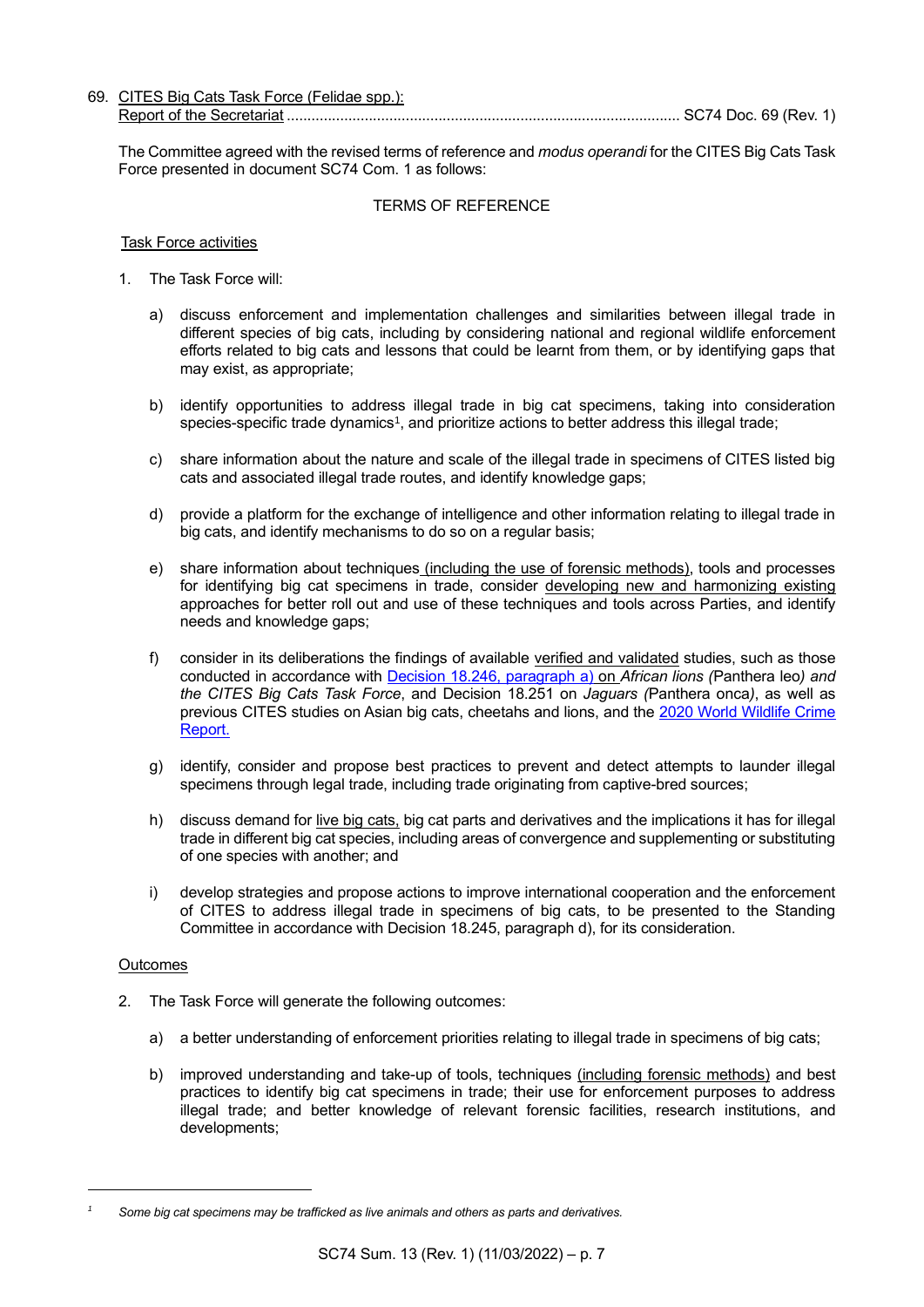- c) enhanced exchange of intelligence and other information on illegal trade in big cat specimens via the existing official channels to the extent possible;
- d) a better understanding of the status, scale, and dynamics of illegal trade for different big cat species, including the convergence of big cat species in illegal trade chains;
- e) an enhanced understanding of the gaps in knowledge and capability that hinder efforts to tackle the illegal trade in big cat specimens;
- f) a better understanding of illegal trade dynamics to inform demand reduction strategies concerning big cat specimens illegally traded; and
- g) improved understanding of the role of legal trade in big cat specimens on poaching of and illegal trade in big cat species, and the impact of legal domestic markets as a driver of illegal trade in big cat species.
- h) improved understanding of the role of legal trade in big cat specimens on combating poaching of and illegal trade in big cat species,
- i) improved understanding of trade in specimens originating from captive bred sources and the potential linkage with laundering of illegal specimens from and through such facilities.

## **Outputs**

- 3. The Task Force will generate the following outputs:
	- a) proposals to facilitate strengthened collaboration and targeted activities that promote effective implementation and enforcement the Convention to address illegal trade in big cat specimens; and
	- b) strategies and proposed actions to better deter, detect and address illegal trade in big cat specimens, to be presented to the Standing Committee in accordance with Decision 18.245, paragraph d), for its consideration; and
	- c) time-bound recommendations as appropriate.

## *MODUS OPERANDI*

### Prioritization of Parties and big cat species

- 4. To make the Task Force meeting as practical and constructive as possible, the Secretariat initiated a process of prioritization to identify Parties for participation in the Task Force, and to determine the big cat species most affected by illegal trade for the Task Force to focus on. The prioritization of Parties and big cat species are based on various sources of information and data, that included:
	- a) big cat species most significantly affected by illegal trade, based on available illegal trade data (e.g. seizure data from annual illegal trade reports);
	- b) Parties identified in document [SC70 Doc. 51](https://cites.org/sites/default/files/eng/com/sc/70/E-SC70-51.pdf) and the Annexes to it, Annex 4 to document [CoP18](https://cites.org/sites/default/files/eng/cop/18/doc/E-CoP18-071-01.pdf) Doc. 71.1 on *Asian big cats*, and concerned by [Decisions 18.100 to 18.102, and 18.105;](https://cites.org/eng/taxonomy/term/42047)
	- c) information on source, transit and destination countries most affected by illegal trade in specimens of big cat species, based on available documentation, studies and reports, for example documents SC65 [Doc. 39 \(Rev. 2\)](https://cites.org/sites/default/files/eng/com/sc/65/E-SC65-39.pdf), [SC66 Doc. 32.5 A1,](https://cites.org/sites/default/files/eng/com/sc/66/E-SC66-32-05_Annex.pdf) [SC70 Doc. 43](https://cites.org/sites/default/files/eng/com/sc/70/E-SC70-43.pdf) and [CoP18 Doc. 60](https://cites.org/sites/default/files/eng/cop/18/doc/E-CoP18-060.pdf) on illegal trade in cheetahs; the Annex to document [SC70 54.1](https://cites.org/sites/default/files/eng/com/sc/70/E-SC70-54-001.pdf) on *African lion*; paragraph 47 in document CoP18 Doc. 71.1 concerning illegal trade in jaguars; document SC74 Doc 75 on *Jaguars* (Panthera onca); document SC74 Doc. 36 on *Asian big cats (Felidae spp.)* and the Annexes to it, and the [2020 World](https://www.unodc.org/documents/data-and-analysis/wildlife/2020/World_Wildlife_Report_2020_9July.pdf)  [Wildlife Crime Report;](https://www.unodc.org/documents/data-and-analysis/wildlife/2020/World_Wildlife_Report_2020_9July.pdf)
- 5. Other sources that could be considered to facilitate further prioritization includes:
	- a) the results of the study that the Secretariat is instructed to produce on legal and illegal trade in African lions and other big cats as per [Decision 18.246, paragraph a\),](https://cites.org/eng/taxonomy/term/42091) subject to its availability; and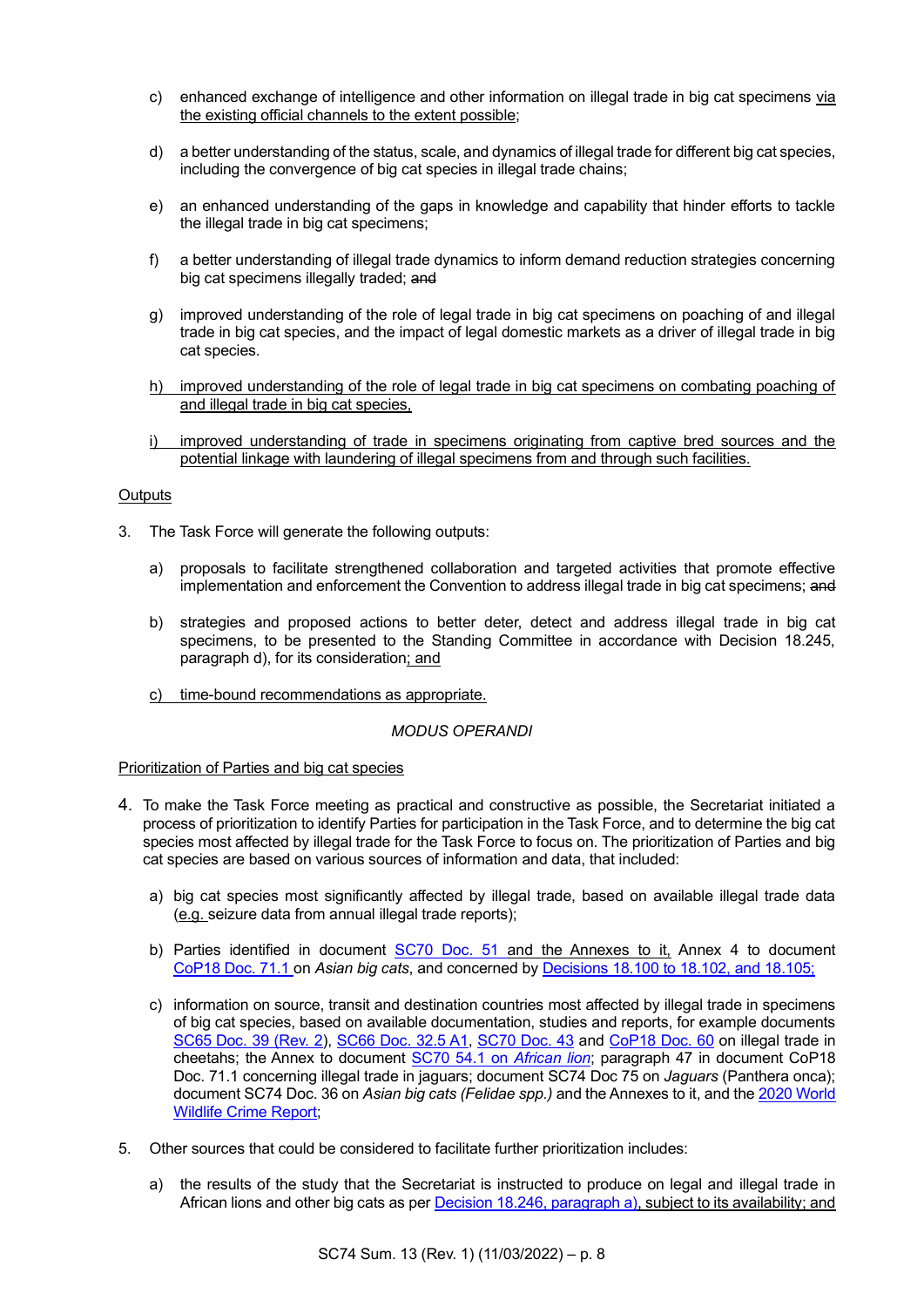- b) any credible and verified information that may be presented in accordance with Decision 18.246, [paragraph e\)](https://cites.org/eng/taxonomy/term/42091) on *African lions (*Panthera leo*) and the CITES Big Cats Task Force* and from other credible data sources such as academic field research concerning illegal trade in big cat specimens.
- 6. Analysis of data and information primarily from the sources mentioned in paragraph 4 above, indicates that the following key big cat species are of priority concern: cheetah (*Acinonyx jubatus*), mainland clouded leopard (*Neofelis nebulosa*), Sunda clouded leopard (*Neofelis diardi)*, lion (*Panthera leo*), jaguar (*Panthera onca*), leopard (*Panthera pardus*), tiger (*Panthera tigris*) and snow leopard (*Panthera uncia*).
- 7. Analysis of data and information primarily from the sources mentioned in paragraph 4 above, identified the following Parties as Parties that may be affected by illegal trade in big cats: Afghanistan, Australia, Bangladesh, Bhutan, Bolivia (Plurinational State of), Brazil, Botswana, Cambodia, China, Czech Republic, Ethiopia, France, Germany, India, Indonesia, Kenya, Lao People's Democratic Republic, Malawi, Malaysia, Mexico, Mongolia, Mozambique, Myanmar, Namibia, Nepal, Netherlands, New Zealand, Peru, Russian Federation, Saudi Arabia, Somalia, South Africa, Spain, Suriname, Thailand, Yemen, United Arabs Emirates, United Kingdom of Great Britain and Northern Ireland, United States of America, United Republic of Tanzania, Viet Nam, and Zambia. Some of the Parties included in the list were identified through analysis of illegal trade data and are included because they have made large numbers of big cat seizures, suggesting efficiency in their detection of illegal trade in big cat specimens. Participation of these Parties in the Task Force could facilitate and promote exchanges concerning possible best practices and solutions.
- 8. Based on the findings of the CITES study on lions and other big cats as pe[r Decision 18.246, paragraph](https://cites.org/eng/taxonomy/term/42091)  [a\),](https://cites.org/eng/taxonomy/term/42091) still to be completed, and any new illegal trade data that may become available, additional Parties and big cat species may be added.

## Membership of the Task Force

- 9. In accordance with the provisions of Decision 18.245 paragraph b), the Task Force will be established and convened by the Secretariat in consultation with the Standing Committee, and include representatives from:
	- Parties most affected by illegal trade in big cats;
	- big cat range States with the largest populations;
	- representatives from the International Consortium on Combating Wildlife Crime (ICCWC) partner organizations;
	- other Parties and organizations, as appropriate; and
	- experts who the Secretariat determines may contribute to the Task Force.
- 10. To ensure that maximum benefit is derived from the Task Force, Parties most affected by illegal trade in big cat specimens and identified through the prioritization process described in paragraphs 4 to 8 above, are encouraged to make every effort to participate in the Task Force.
- 11. The Secretariat has limited funding available to support the participation of up to two representatives from eligible key Parties identified as affected by illegal trade in big cats, who are not in the position to cover their costs. These Parties may wish to nominate additional representatives at their own expense. Subject to the availability of funds, the Secretariat may on a case-by-case basis consider supporting the participation of a third representative. To ensure multidisciplinary representation, the representatives that these Parties nominate should be from CITES authorities, police, customs, wildlife agencies or prosecutorial authorities. The nominated representatives should have relevant expertise on the subject matter and be able to contribute to the activities and outputs of the Task Force.
- 12. As indicated in paragraph 9 above, other Parties, organizations and experts with relevant experience or knowledge, or that work actively on big cat related matters will be identified and engaged. This could for example include Parties that have shown a long-standing interest in big cat issues, civil society organizations and individual experts, and entities such as the Convention on Migratory Species (CMS)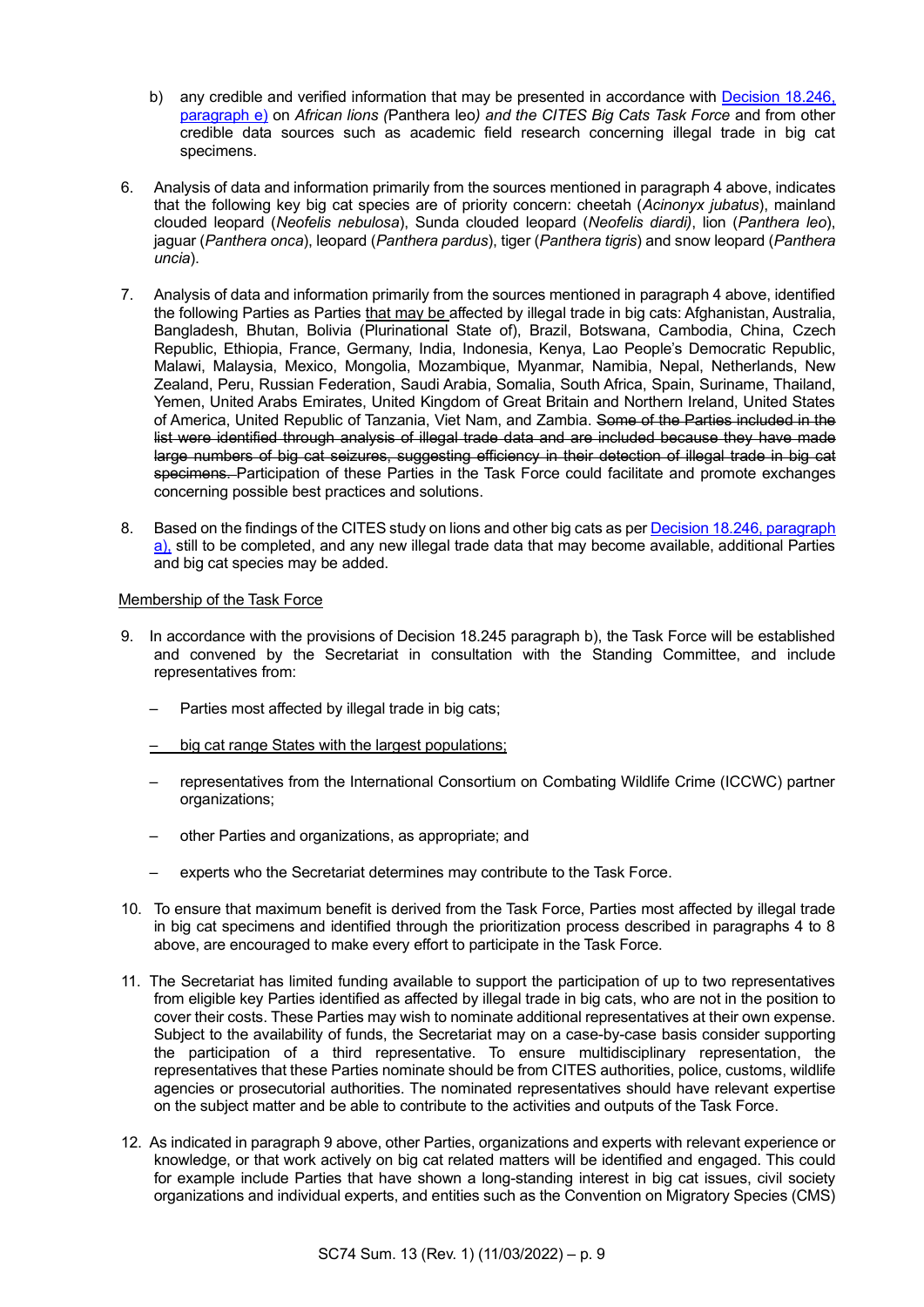and the International Union for Conservation of Nature (IUCN), referenced in the Decisions on *African lions* (Panthera leo*) and the CITES Big Cats Task Force*, and associated with the implementation of key aspects of these Decisions. They will be encouraged to fund their own participation. Subject to the availability of funds, the Secretariat may be able to support the participation of one representative from some of these entities on a case-by-case basis.

13. Parties and organizations are encouraged to take into consideration gender diversity in the nomination of representatives.

## Meeting agenda

14. The meeting agenda will be developed by the Secretariat in consultation with the Chairs of the Standing and Animals Committees.

### Format and conduct of the Task Force

- 15. Ideally, the Task Force meeting should take place in a face-to-face setting. This will however be influenced by the developments concerning the COVID-19 pandemic and the related restrictive measures in place. If a face-to-face meeting will not be possible, online meetings may have to be contemplated.
- 56. Review of CITES provisions related to trade in specimens of animals and plants not of wild source...................................................................................... SC74 Doc. 56

The Committee agreed to submit to CoP19 the following amended draft decisions from document SC74 Com. 2 to replace Decision 18.172 and 18.173:

### *19.AA Directed to the Standing Committee*

The Standing Committee shall:

- a) continue to consider amendments to Resolution Conf. 10.16 (Rev.) and Resolution Conf. 12.3 (Rev. CoP18), as well as any amendment to other Resolutions concerning provisions on trade in specimens of CITES-listed animals and plants not of wild source, taking into account findings and suggestions in document SC74 Doc. 56 and any related comments and recommendations from the Standing Committee, Parties, the Secretariat or other stakeholders;
- b) review issues and challenges in the application of the Convention for trade in non-wild specimens of CITES-listed animal and plant species, in particular key elements that may contribute to the uneven application of Article VII, paragraphs 4 and 5, and communicate to consider the scientific advice and guidance from the Animals and Plants Committees on the need for implementing these Articles differently for either animal specimens from species bred in captivity or plant specimens that are artificially propagated any matters that may require scientific advice and guidance, as appropriate; and
- c) make recommendations for addressing these issues and challenges, including amendments to existing Resolutions or development of a new Resolution or Decisions to address these issues and challenges, for consideration at the 20th meeting of the Conference of the Parties.

#### *19.BB Directed to the Animals and Plants Committees*

In support of the Standing Committee's implementation of Decision 19.AA, the Animals and Plants Committees shall:

- a) consider the key elements in the current implementation of Article VII paragraphs 4 and 5 for animals and plants, respectively, in the current applicable Resolutions;
- b) determine if there is a need to implement Article VII paragraphs 4 and 5 differently for either animal specimens from species bred in captivity or plant specimens that are artificially propagated than what is outlined in existing Resolutions, and provide their recommendations to the Standing Committee in time for its 78th meeting; and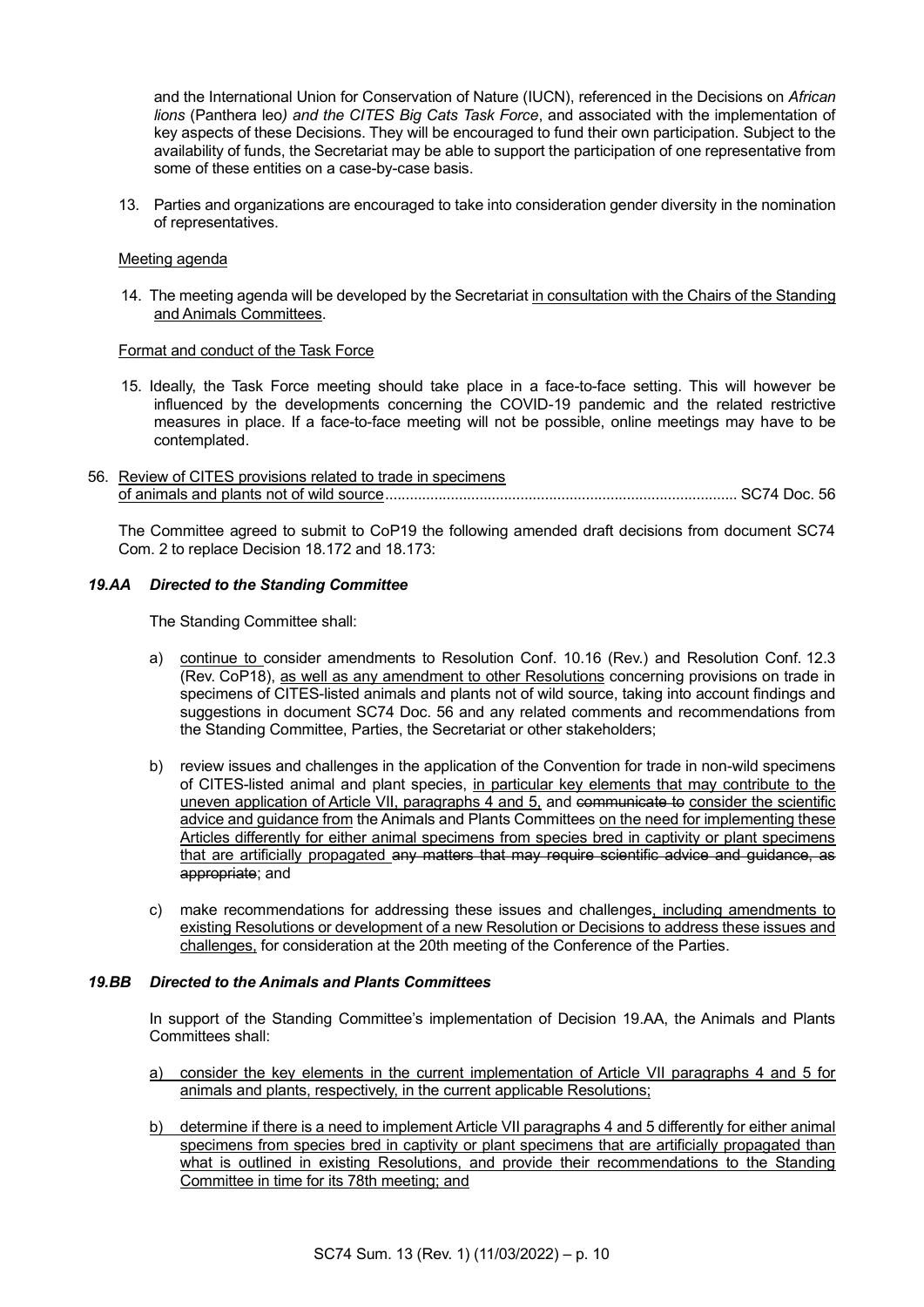- c) provide any other scientific advice and guidance on CITES provisions concerning trade in non-wild specimens of CITES-listed animal and plant species to the Standing Committee upon request and as appropriate.
- 35. Wildlife crime enforcement support in West and Central Africa
	- 35.1 Inclusion of *Pterocarpus erinaceus* in the Review of Significant Trade
		- 35.1.1 Report of the Plants Committee............................................................... SC74 Doc. 35.1.1

and

35.1.2 Report by Senegal.................................................................................... SC74 Doc. 35.1.2

The Committee agreed the compromise text proposed by Poland and amended by the Standing Committee Chair and the United States of America based on option 2 in document SC74 Com. 3 as follows:

- 1. The Committee requested the Secretariat to:
	- a) open an Article XIII procedure for *Pterocarpus erinaceus* for all range States based on the exceptional circumstances due to pervasive documented illegal trade;
	- b) issue a Notification directly after the end of this meeting requesting the range States to submit within 30 days a justification that the Article XIII procedure is not applicable to them, by either providing their non-detriment finding and legal acquisition finding, or by requesting the Secretariat to publish a voluntary zero export quota;
	- c) after having received and analyzed the responses from the range States, in consultation with the Chairs of the Standing Committee and of the Plants Committee, issue a Notification informing Parties that a suspension is set in place for all commercial trade in *Pterocarpus erinaceus* for those Parties that did not reply or did not provide a satisfying justification.
- 2. The Committee called upon the Plants Committee to expedite its Review of Significant Trade of *Pterocarpus erinaceus* in order for the Committee to receive a progress report from the Plants Committee at SC75.
- 3. In anticipation of the Notification mentioned in paragraph 1. c), the Committee requested importing Parties to reject all export permits concerning *Pterocarpus erinaceus*, based on concerns related to the sustainability and legality of the specimens and exercising due diligence having regard to Resolution Conf. 11.3 (Rev. CoP18) on *Compliance and enforcement*, and requested the Secretariat to issue a Notification to the Parties to this effect.
- 4. The Committee requested that all CITES permits and certificates for *Pterocarpus erinaceus* be verified by the Secretariat prior to acceptance by importing Parties.
- 5. In the light of the recommendations in the Outcome Document of the CITES Task Force meeting on illegal trade in specimens of listed tree species, the Committee encouraged range States for *Pterocarpus erinaceus* to:
	- a) explore opportunities to initiate targeted regional operations with support from the UNODC/WCO Container Control Programme;
	- b) undertake risk assessments to develop risk profiles specific to *Pterocarpus erinaceus* and to reach out to the WCO for support where needed;
	- c) capacitate and provide training to frontline officers responsible for physical inspections regarding timber identification, aiming to have at least one officer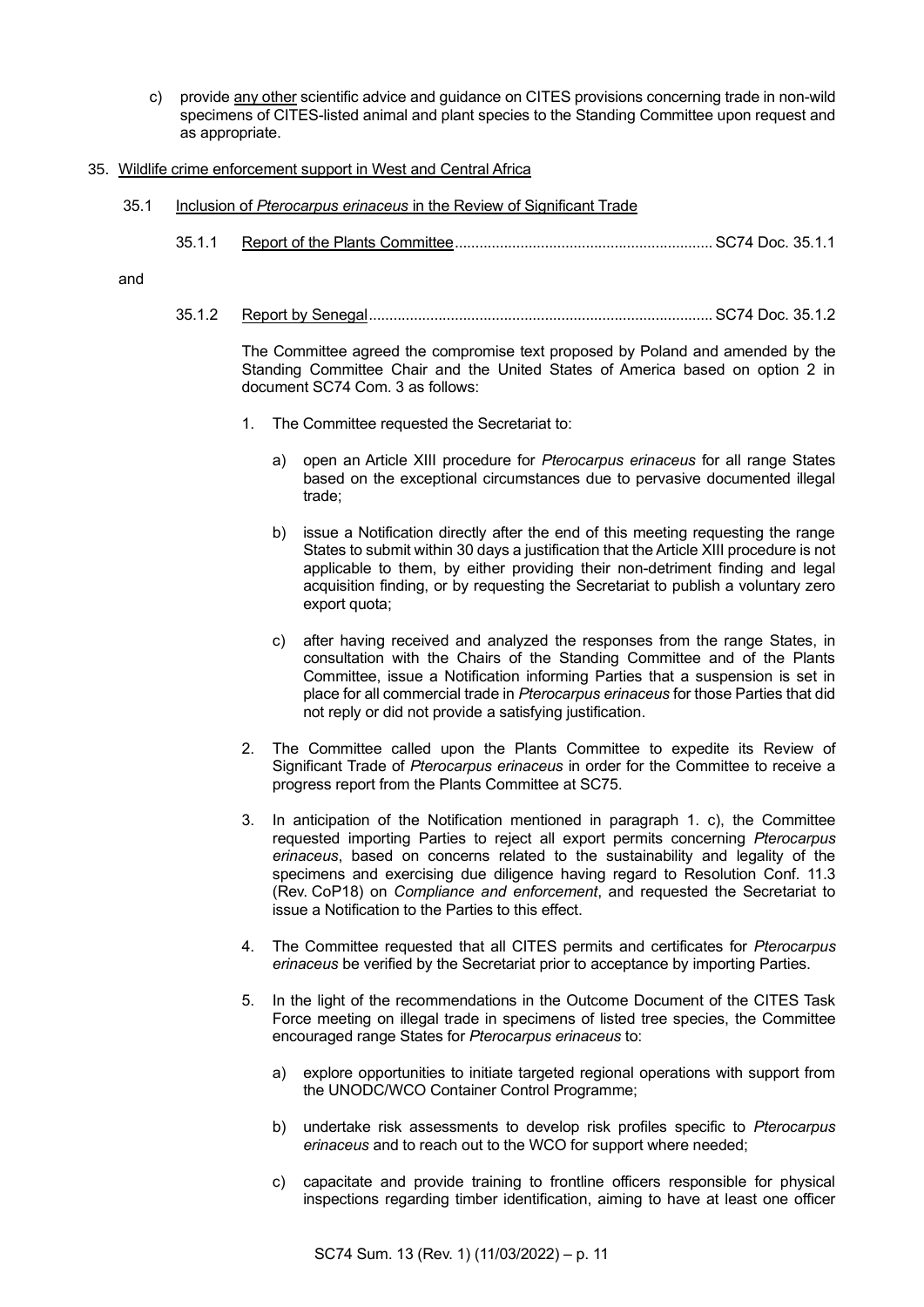available with expert knowledge concerning timber and access to equipment to facilitate such work, seeking support from the Secretariat where required.

- 6. Further, the Committee recalled the recommendations adopted at CoP18 in Annex 2 of document CoP18 Doc. 34 based on the West and Central Africa Threat Assessment Report, and encouraged Parties to pursue the implementation of these recommendations as relevant to them, also specifically in the context of combatting illegal trade in *Pterocarpus erinaceus*.
- 12. Review of the ETIS programme: Report of the Secretariat......................................................SC74 Doc. 12

The Committee noted the concerns expressed by Parties and agreed the recommendations in document SC74 Com. 5 as follows:

The Committee agreed to submit to CoP19 the following amendment to paragraph 27 g) of Resolution Conf. 10.10 (Rev. CoP18) on *Trade in elephant specimens:*

*27. g) summaries and aggregates of data provided to MIKE and ETIS, and the analyses of such data, constitute information that will be considered to be in the public domain once they are published on the CITES website, or otherwise publicly distributed; the detailed data on individual seizure cases, elephant mortalities and law enforcement submitted to MIKE or ETIS are owned by the respective data providers, which in most case are the CITES Parties; any such data relating to a CITES Party will be accessible to that Party, and the members of the MIKE and ETIS Technical Advisory Group for information and review purposes, and the members of the International Consortium on Combating Wildlife Crime (ICCWC) for global research and analysis,* **unless otherwise specified by the reporting Party, in accordance with paragraph 4 of Resolution Conf. 11.17 (Rev. CoP18) on** *National reports, but will not be released to any third party without the consent of the Party concerned; data may also be released to contractors (e.g. statisticians) or other researchers (e.g. MIKE ETIS Subgroup approved research collaborations) under appropriate nondisclosure agreements; and*

The Committee agreed to submit to CoP19 the proposed amendments to Annex 1 on *Monitoring illegal trade in ivory and other elephant specimens* to Resolution Conf. 10.10 (Rev. CoP18) contained in Annex 4 to document SC74 Doc. 12 with amendments in document SC74 Com. 5 as follows:

#### **Annex 1 Monitoring illegal trade in ivory and other elephant specimens**

#### **1. Introduction**

In order to monitor and record levels of illegal trade in ivory and other elephant specimens on a global basis, there is a need for a system to collect and compile law enforcement data on seizures and confiscations. At its 10th meeting, the Conference of the Parties recognized the Bad Ivory Database System (BIDS) established by TRAFFIC for this purpose in 1992.

Through further development and refinement, BIDS evolved into the Elephant Trade Information System (ETIS), which has been used to monitor the pattern and scale of illegal trade in ivory and other elephant specimens since 1998.

#### **2. Data scope**

ETIS is a comprehensive and global information system whose central feature is a database holding the details of law enforcement records for seizures or confiscations of elephant ivory and other elephant specimens which have been reported to occur since 1989. ETIS also maintains a series of subsidiary information on law enforcement effort and efficiency, rates of reporting, legal and illegal elephant product markets, governance issues, background economic data and other factors

The following data relating to seizures of elephant specimens will be collected by Parties and consolidated and analyzed by TRAFFIC in collaboration with the CITES Secretariat**,** and the MIKE-ETIS TAG:

Irrespective of whether the seizure was made at an international border, or at domestic level for example during the search of a private or business property or during inspections at domestic markets, the following data on all seizures for violations involving ivory and other elephant specimens are collected by TRAFFIC in collaboration with the CITES Secretariat: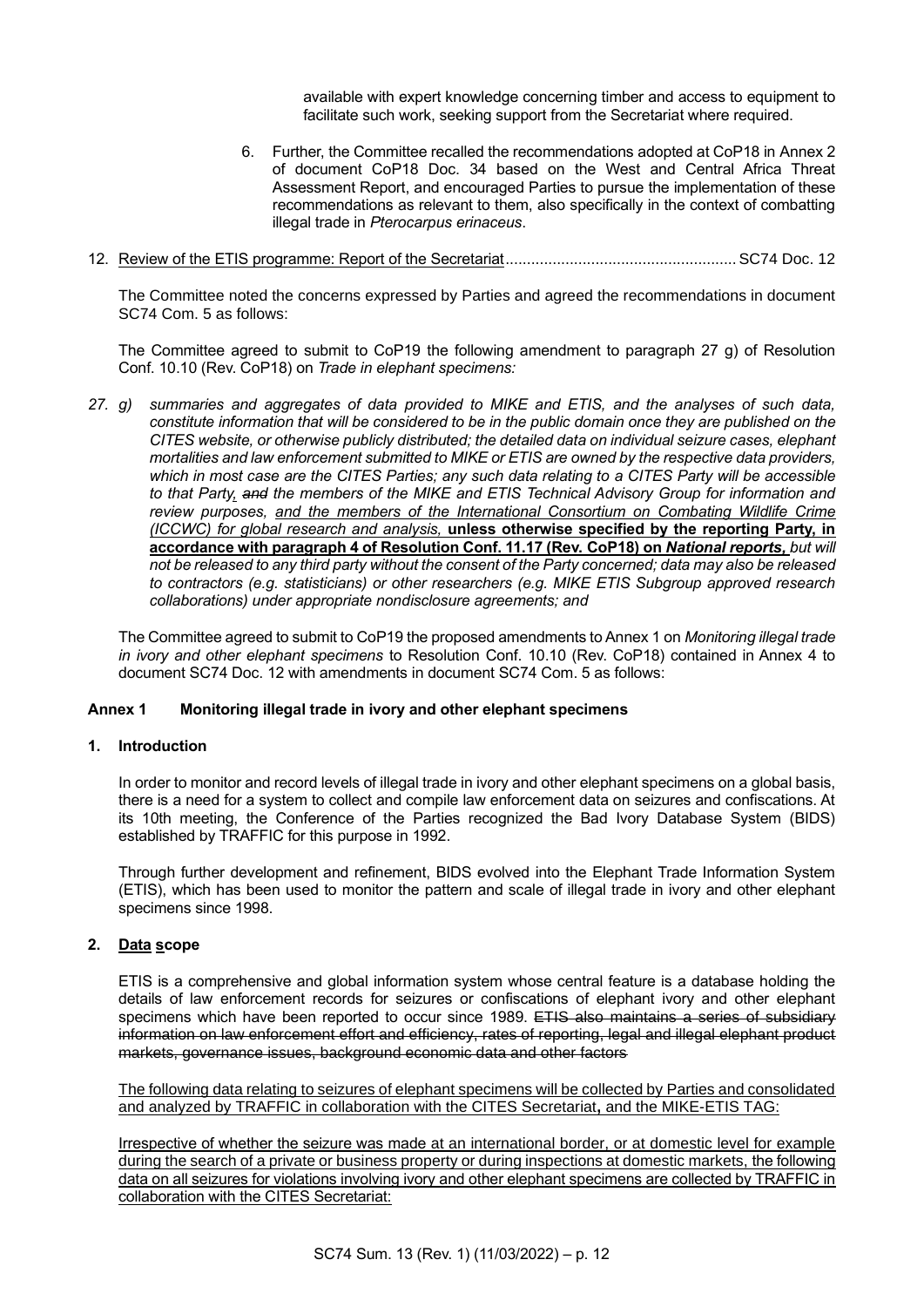### a) Minimum information relating to each seizure that must be submitted **to allow a record to be included in the trend analysis** (information required to enable data entry of a seizure case into ETIS):

- i. source of information
- ii. date of seizure
- iii. agency responsible for seizure
- iv. country of seizure
- v. type of ivory and quantity
- vi. type and/or quantity of non-ivory elephant products
- b) Additional **trade route** information, **if available, that informs the modelling** (optional information that is desirable to provide to assist in improving the understanding of the trade routes and means of transport used, methods of detection as well as the origin and destination of ivory and other elephant specimens):
	- i. country of origin
	- ii. country of export
	- iii. country of transit
	- iv. country of destination/import

### **c) Optional information that is used contextually to understand illegal activity (information that is desirable to provide to assist in improving the understanding of type of illegal activity, transport used, methods of detection and nationality of those involved in illegal trade of ivory and other elephant specimens):**

- 
- i. type of transaction<br>ii. mode of transport mode of transport
- iii. *modus operandi*method of detection
- iv. nationality of suspects

In addition to the seizure data, ETIS-TRAFFIC also maintains a series of subsidiary information, including on law enforcement effort and efficiency, rates of reporting, legal and illegal elephant product markets, governance issues, background economic data and other factors to enable and inform the statistical analysis and its interpretation. Upon consultation with the MIKE and ETIS Technical Advisory Group (TAG), the subsidiary data required for analysis and interpretation may be revised and updated, in collaboration with the CITES Secretariat, as necessary to improve the analysis and the resulting output and interpretation. Parties will be informed about the additional data elements to be added **and its rationale** through a Notification and on CITES website.

**Parties should validate seizure data relating to their country through ETIS Online or in response to a Notification to be issued by the Secretariat on an annual basis prior to the analysis of the data. TRAFFIC will include seizure data relating to their country in the analysis unless the Party indicates through ETIS Online or within the timeframe as specified in the Notification that the data should not be included.**

## **3. Methods Data governance**

Data and information on illegal trade in elephant ivory and other elephant specimens will be collected by TRAFFIC in collaboration with the CITES Secretariat. In this regard, a standardized methodology has been developed for the collection of data, including, inter alia and to the extent known:

- source of information
- date of seizure
- agency responsible for seizure
- type of transaction
- country of seizure
- country of origin
- country of export
- country of destination/import
- type of ivory and quantity
- mode of transport
- modus operandi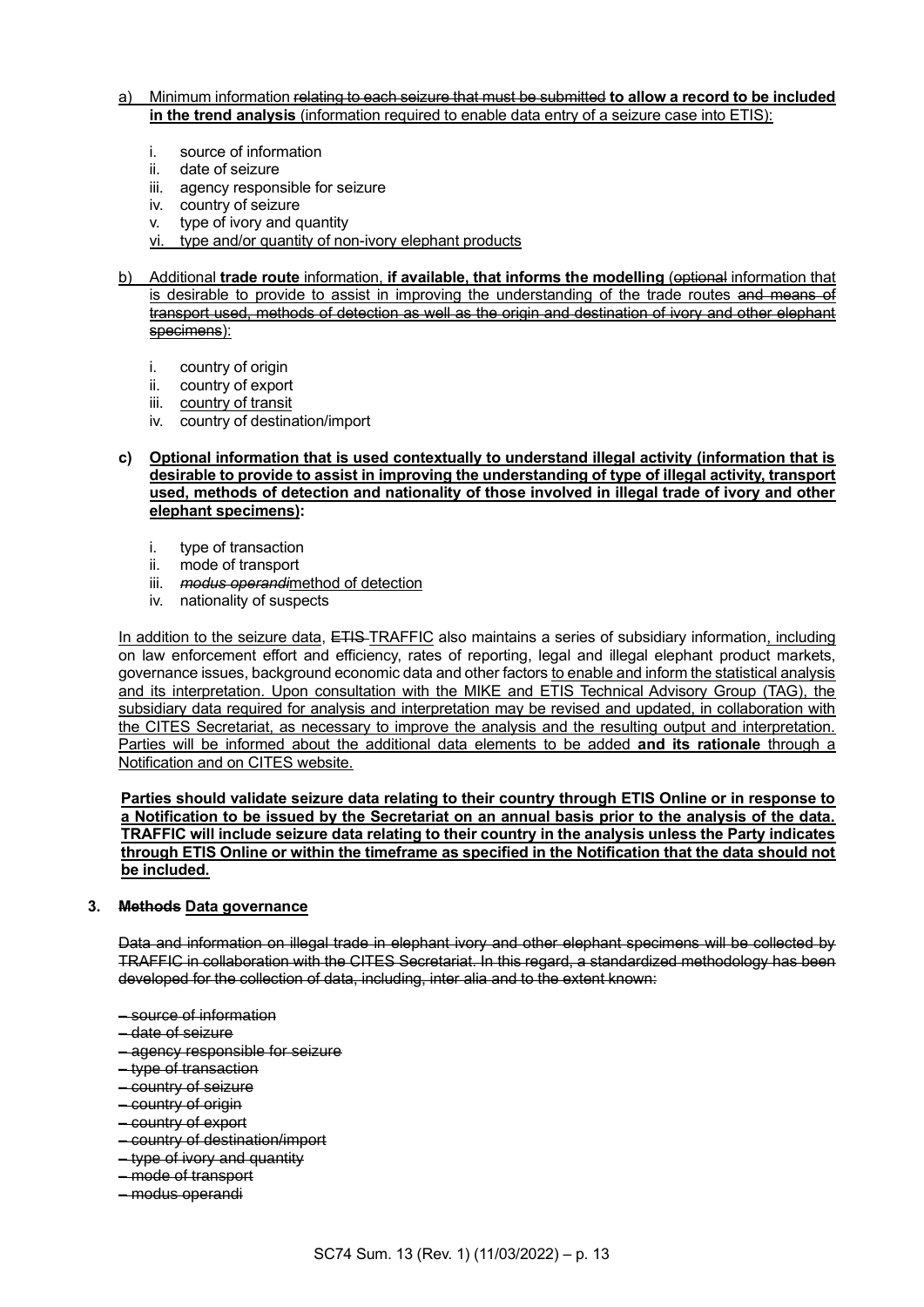– nationality of suspects

Standardized data are collected through a number of mechanisms and formats, including direct online data submission to the ETIS website, using the ETIS Data Collection Form for individual seizure cases or the ETIS Data Collection Spreadsheet for reporting multiple seizure cases at one time. Reporting on elephant product seizures or confiscations using other formats is also acceptable.

## **a) Oversight and accountability**

The CITES Secretariat is responsible for data governance, in consultation with TRAFFIC. An agreement between the Secretariat and TRAFFIC will formalize the matters associated with data governance as provided for in this Resolution. Data governance will address sensitive and non-sensitive information collected and the use of this data and information, taking into consideration paragraph 27 g) of the Resolution. Information relating to governance will be made available on the ETIS Online system and the CITES website. Roles, responsibilities and accountability of data owners and stewards for all ETIS data are set out below.

## **b) Data ownership**

The detailed data on individual seizure cases submitted to ETIS are owned by the respective CITES Parties. Each Party has data ownership accountability over the data submitted by the Party. The CITES Secretariat has data ownership accountability for all other data/information/measures used by TRAFFIC in the ETIS analysis. Data owners are accountable for the quality and integrity of their own data; however, the day-to-day data management activities may be delegated to the data stewards (CITES Secretariat and TRAFFIC).

## **c) Data stewardship**

Data stewardship is the management of data and information, including content and metadata, on behalf of the data owners to ensure high quality data, required controls and data integrity in accordance with the data scope. The CITES Secretariat is the primary data steward of all ETIS data; all data management responsibilities are delegated to TRAFFIC in terms of the agreement referred to in paragraph 3 a) above.

### **4. Data collection and compilation**

The MIKE and ETIS Technical Advisory Group (TAG) will support the development and implementation of ETIS. ETIS will be managed and coordinated by TRAFFIC in consultation with the TAG and in collaboration with the CITES Secretariat.

All Parties, through their CITES Management Authorities, following liaisons with appropriate law enforcement agencies, should provide information on seizures and confiscations of ivory or other elephant specimens in the prescribed formats, either to the Secretariat or directly to TRAFFIC within 90 days of their occurrence or by 31 October each year for the submission of data covering seizures in the preceding year. In addition, law enforcement agencies in States not-party to the Convention are invited to provide similar information.

TRAFFIC will assist the Parties in collecting data, ensuring data quality and consistency, and providing tools and training in data collection, data utilization and information management to designated officials around the world as appropriate.

Standardized data for ETIS will be collected through several mechanisms and formats, including direct online data submission to the ETIS website, using the ETIS Data Collection Form for individual seizure cases or the ETIS Data Collection Excel template for reporting multiple seizure cases at one time. Reporting on elephant specimen seizures or confiscations using the CITES annual illegal trade report is acceptable, but other formats are not recommended.

### **5. Information, data analysis and interpretation**

Information generated by ETIS is hereby defined as the outcomes and outputs of ETIS data analysis, including summaries and aggregates in different forms, trends and other analytical presentations, and the relationships and factors which comprise underlying trade dynamics.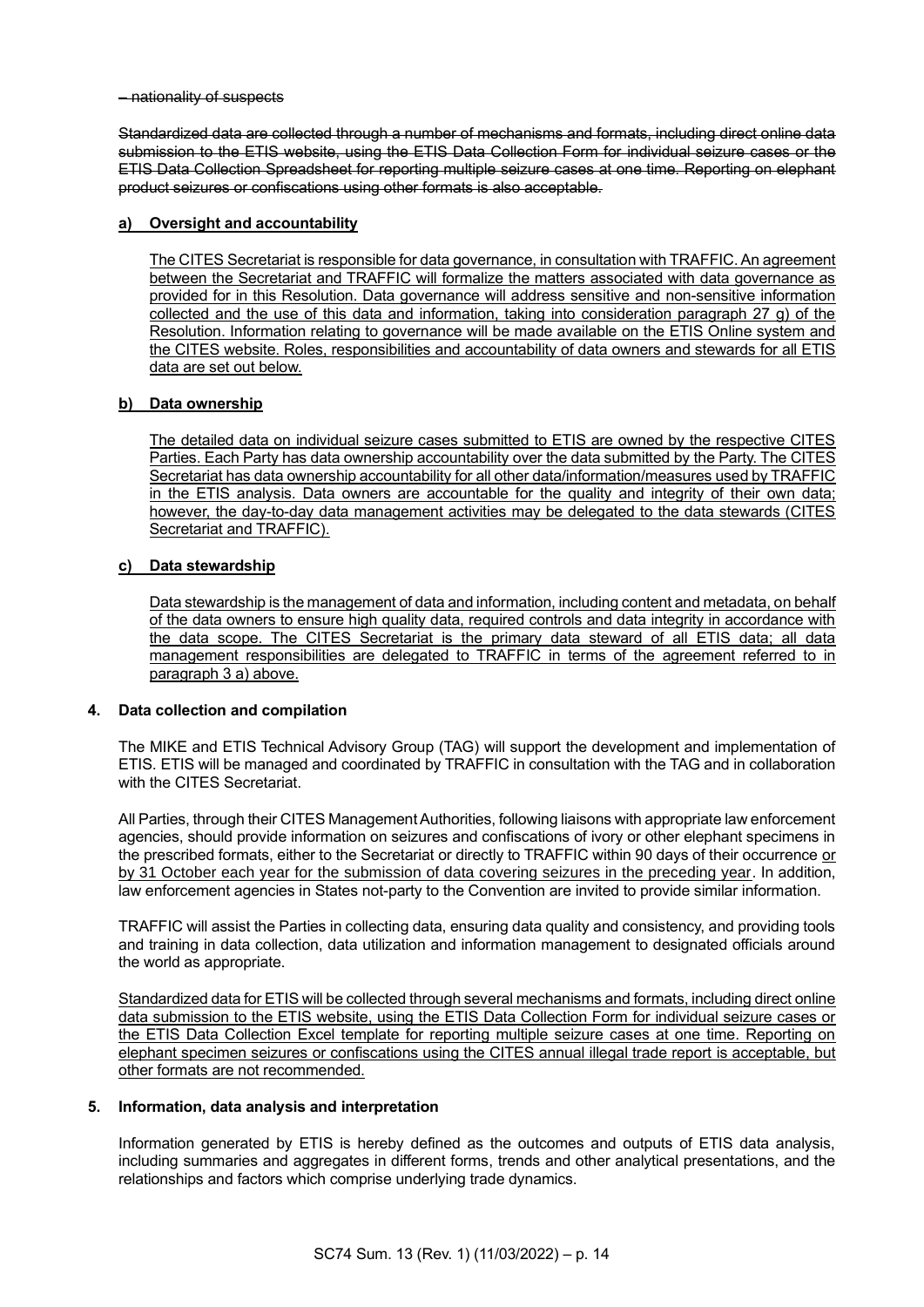Data is hereby defined as the facts gathered through ETIS processes on individual seizures, including those collected using the CITES 'Ivory and elephant product data collection form' or other mechanisms used for obtaining elephant product seizure data. It also includes data that is part of the subsidiary databases within ETIS, and any other data that have been primarily collected under ETIS auspices to facilitate ETIS analyses.

The analysis and interpretation of data will be coordinated by TRAFFIC in association with the CITES Secretariat and MIKE (see Annex 2), and in consultation with the relevant Parties and the TAG. The statistical methodology, underlying code and supporting documentation**, including how data is processed, biasadjusted and then used in the ETIS analysis,** will be made available to all Parties. The statistical modelling and techniques will be reviewed and refined as deemed necessary by the TAG, TRAFFIC and the CITES Secretariat, and submitted to the MIKE-ETIS Subgroup of the Standing Committee for consideration.

## **6. Intersessional remedial action**

In the event that there is a need for urgent intersessional action, TRAFFIC will report as appropriate to the Standing Committee via the Secretariat.

## **7. Funding**

Regular funding should be secured A funding mechanism will be established to ensure that ETIS is fully operational can meet minimum operational requirements to deliver on the objectives in paragraph 27 a) of the Resolution.

The Committee agreed to submit to CoP19 the following amendment to paragraph 4 of Resolution Conf. 11.17 (Rev. CoP18) on *National reports*:

*4. AGREES that, unless otherwise specified by the reporting Party, data collected in the annual illegal trade report and included in the database should be made available to Parties for research and analysis of wildlife and forest crime as it affects them, and to the members of the International Consortium on Combating Wildlife Crime (ICCWC) for ICCWC global research and analysis studies on wildlife and forest crime, and any data related to seizures of on elephant specimens seized (as prepared by the Secretariat) to ETIS to support the monitoring the illegal trade in ivory and other elephant specimens as provided for in Resolution Conf. 10.10 (Rev. CoP18) ;*

The Committee agreed that the deadline for submission of ETIS data should be 31 October.

The Committee approved the nomination of Ms Lucy Vigne and Mr Steven Broad as new global members of the MIKE and ETIS TAG, and noted that Dr Jennifer Mailley will be co-opted as a technical expert.

The Committee requested TRAFFIC and the Secretariat to clarify the data aggregates that appear as zero on the ETIS page on the CITES website to distinguish between a country that reported to ETIS that no seizures of elephant specimens occurred and a country that did not report to ETIS.

### Adoption of Executive Summaries

The executive summary of the eighth session in document SC74 Sum. 8 was adopted with the following amendments:

- Under agenda item 34, the text of the proposed amendments to Resolution Conf. 17.4 on *Demand reduction strategies to combat illegal trade in CITES-listed species* should include the following:
- 1. URGES Parties where there is a significant market for illegally traded wildlife products to:
	- c) actively develop and implement well-targeted, species-specific, evidence-based campaigns by engaging key consumer groups and targeting the motivations for the demand, including the speculative nature of the demand, and develop specific messaging approaches and methods for target audiences in order to achieve behaviour change;
- Under agenda item 67, page 7, the sentence before Decision 19.AA should read: "The Committee agreed to submit to CoP19 the draft decisions in Annex 1 to document SC74 Doc. 67.23":